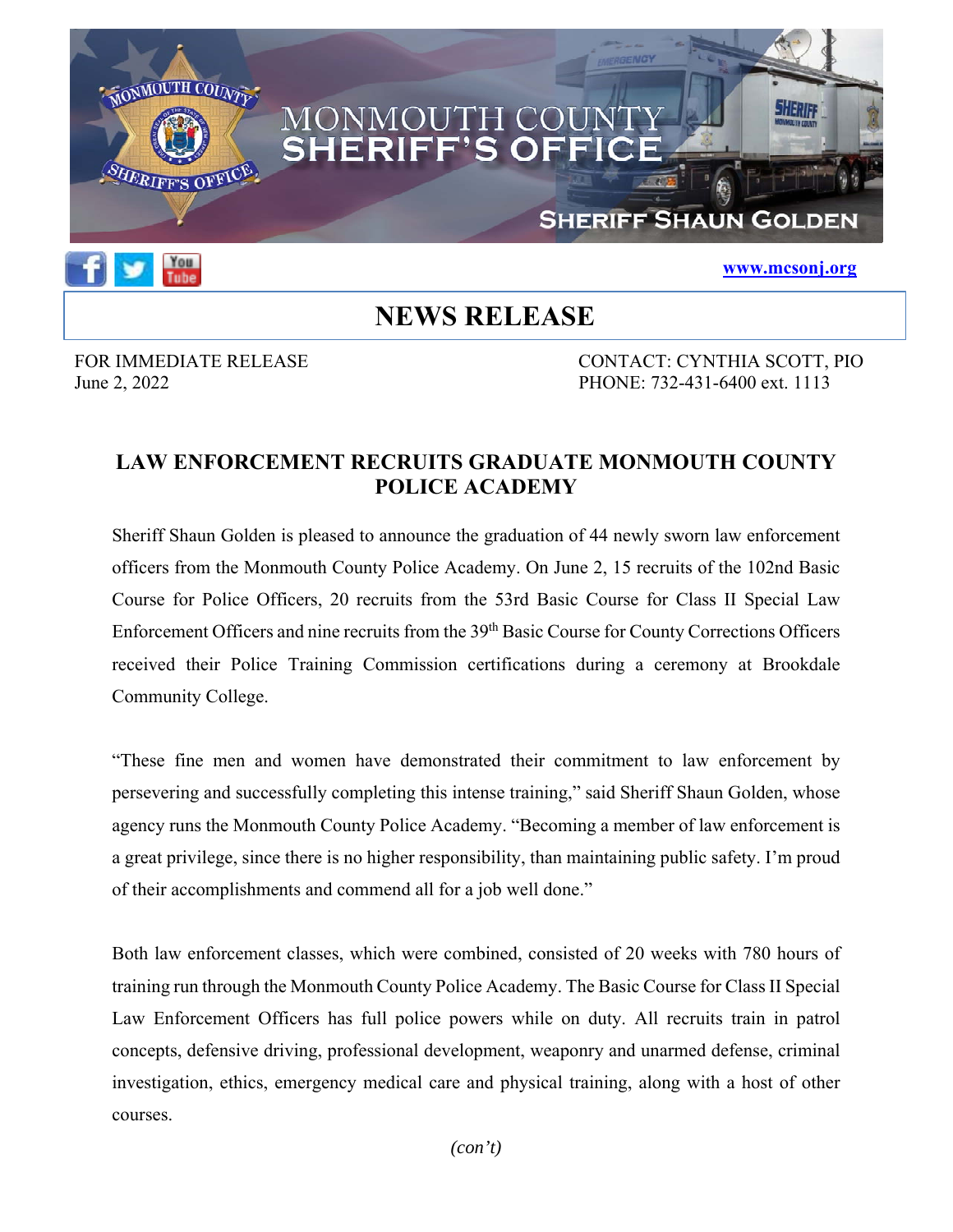Training for the corrections class was 14 weeks where they engaged in physical training and drill and learned how to properly use firearms, batons, handcuffing techniques and mechanical restraints. They were also trained in unarmed self-defense and emergency medical response. Classroom instruction included topics on law enforcement and ethics, stress management, contraband and evidence processing, characteristics of inmates and drug interdiction and identification.

Upon successful completion of the police training commission approved curriculum, all of the officers are well prepared to serve their respective law enforcement agencies and county correctional facilities.

"We welcome our newest police academy graduates to our Monmouth County law enforcement family," said Acting First Assistant Monmouth County Prosecutor Michael J. Wojciechowski. "These graduates are choosing public service at a challenging time, knowing that they will have to earn the trust of the residents whom they will be serving. We have every expectation that they are up to this challenge and will serve their communities with honor and distinction."

"On behalf of the entire Monmouth County Board of County Commissioners, I would like to thank all of the Police Academy graduates for choosing a career in law enforcement and for the public service they will perform to protect our communities," said Commissioner Director Thomas A. Arnone. "Monmouth County truly has the best law enforcement in the State and each of these graduates will contribute to that."

#### **102nd BCPO & 53rd SLEO Awards**

| Jonathan L. Pope (53rd SLEO II)                              | <b>Allenhurst PD</b>             | Academic Award                               |
|--------------------------------------------------------------|----------------------------------|----------------------------------------------|
| David A. Baez (53 SLEO II)                                   | Manasquan PD                     | Marksmanship Award                           |
| Anthony M. Costanza (102 <sup>nd</sup> BCPO) Tinton Falls PD |                                  | <b>Physical Training</b>                     |
| Christopher K. Gilmore (53 SLEO II) Little Silver PD         |                                  | <b>Traffic Officers Award</b>                |
| Tristan W. Waldron (53 SLEO II)                              | <b>Belmar PD</b>                 | <b>Outstanding Award</b>                     |
| Steven C. Schocket (53 SLEO II)<br>Eric M. Lee (53 SLEO II)  | Manasquan PD<br><b>Belmar PD</b> | Military Veteran Award<br><b>Merit Award</b> |